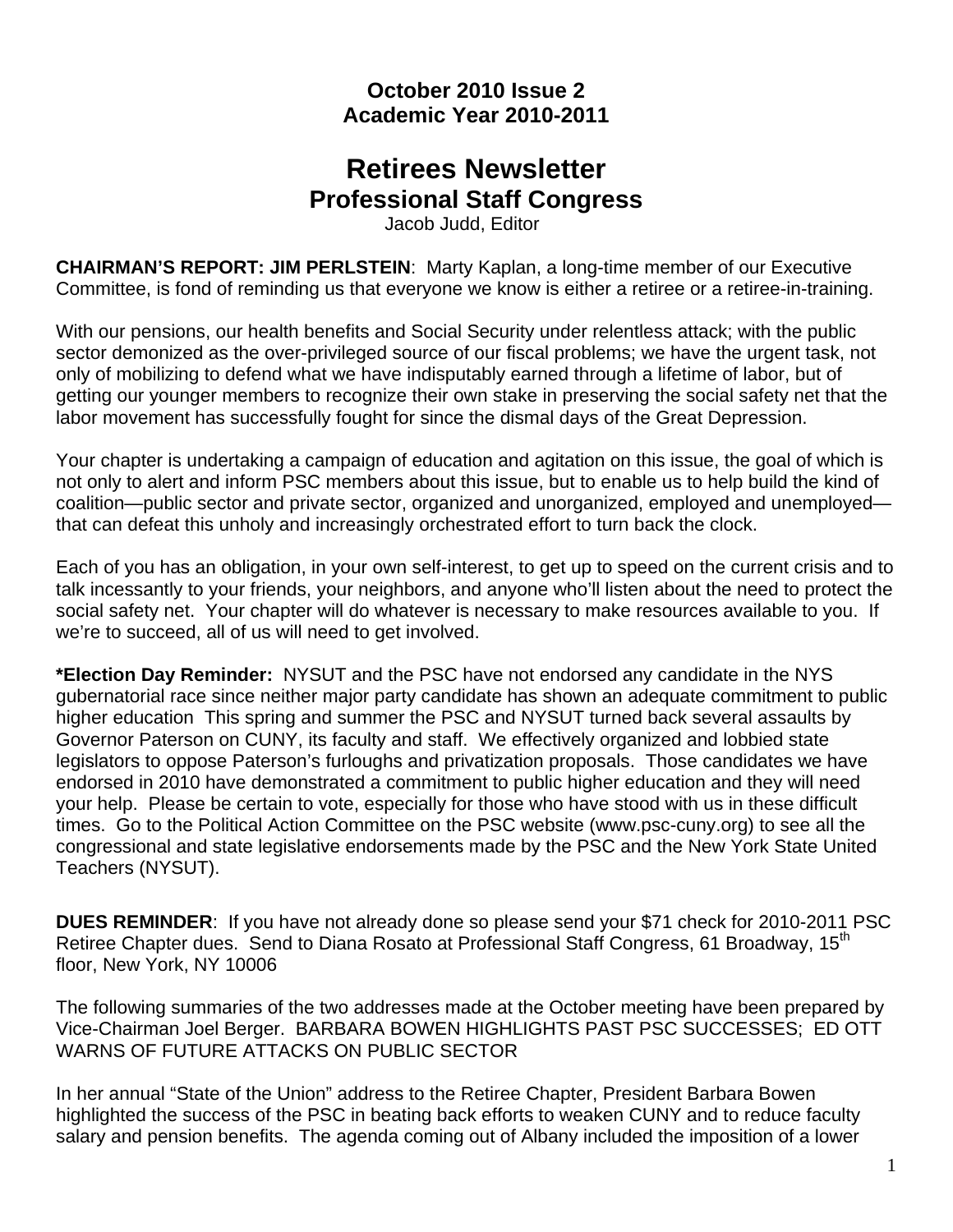pension, Tier V; a pay cut for active faculty in the form of a furlough; and an attempt to privatize SUNY and CUNY by selling land to for-profit enterprises. Through intensive lobbying, legal action, and direct membership response, the PSC was able to thwart these attacks. Barbara pointed out, however, that these issues are not dead. The idea of charging different tuition's for different majors is still alive in the mind of Chancellor Goldstein. She described how differential tuition would solidify the tracking of students, and devalue certain academic studies. This year the PSC will be bargaining for a new contract. Retiree issues include securing college email addresses, improving access to CUNY libraries, and acquiring additional money for the Welfare Fund. The challenge in this round is to continue changing conditions in CUNY to strengthen it. She applauded the role of the Retiree Chapter in "cheering us on" and in actively participating in letter writing, lobbying, picketing, and rallying. Closing with her vision of CUNY, Barbara engaged the Chapter in a lively question and answer session.

Ed Ott, former executive director of the New York City Central Labor Council and currently a faculty member at CUNY's Murphy Institute, reminded the chapter that two years ago "we were about to take out a Republican administration and put an end to what people thought was probably some eight years of the worst possible government we could have had. Unfortunately, we elected Democrats". Expanding upon this theme, he contrasted the Congress under Reagan that implemented a program to begin dismantling the New Deal, with the current Democratic Congress that "failed us" by "trying to forge some kind of bipartisan consensus". "We could have had a Democratic Party that said America needs a raise," Ott added. Focusing on the state of labor in New York City, Ed noted that 72% of union members are in the public sector, "and that is not a good thing for us. What we have, frankly, is unsustainable on the backs of the \$10 an hour working class that's unorganized, defenseless, has no time off, doesn't know what pensions are." The benefits of the public sector unionized workers "make no sense" to the unorganized. With the right wing agenda to privatize, eliminate the minimum wage, and dismantle social security; public institutions and their organized union workers are "in the way", and "public sector workers in education are in their bulls eye". What is required is an organizing campaign in the private sector. Unionized workers should help the unorganized gain the benefits of union protection. We must "increase the density of organized workers". Ed concluded by making the chapter aware that, "There is another labor movement. It exists outside what we would call the unions. It is rooted deeply, deeply in the communities of color and immigrants of this city. We need to get next to it, support it, fund it, sacrifice for it to save our own ass." He reiterated the view that a new type of labor movement is needed as he responded to member questions.

### **City of New York Health Benefits Program IRMAA Medicare Part B Reimbursement Claim Instructions**

A new federal law requires that some beneficiaries pay a higher premium for Medicare Part B coverage based on their income. If you and/or your eligible dependent paid a Medicare Part B income-related monthly adjustment amount (IRMAA) during **CALENDAR YEAR 2009** - *which means more than the standard \$96.40 per month for Medicare Part B during 2009* - you may be entitled to an additional reimbursement (surcharge for late enrollment does not qualify as an amount that is eligible for additional reimbursement).

To claim the additional reimbursement you are required to document the eligible amount paid in excess of the standard premium. Please submit the following documentation as requested below: *Required Documentation.* **You MUST submit BOTH items indicated below to receive a reimbursement.** (See sample documentation forms)

Submit a copy of your and /or your eligible dependent's Social Security Administration (SSA) statement issued to you and/or your eligible dependent at the end of CALENDAR YEAR 2008 showing what the income related monthly adjustment amount will be in CALENDAR YEAR 2009**.**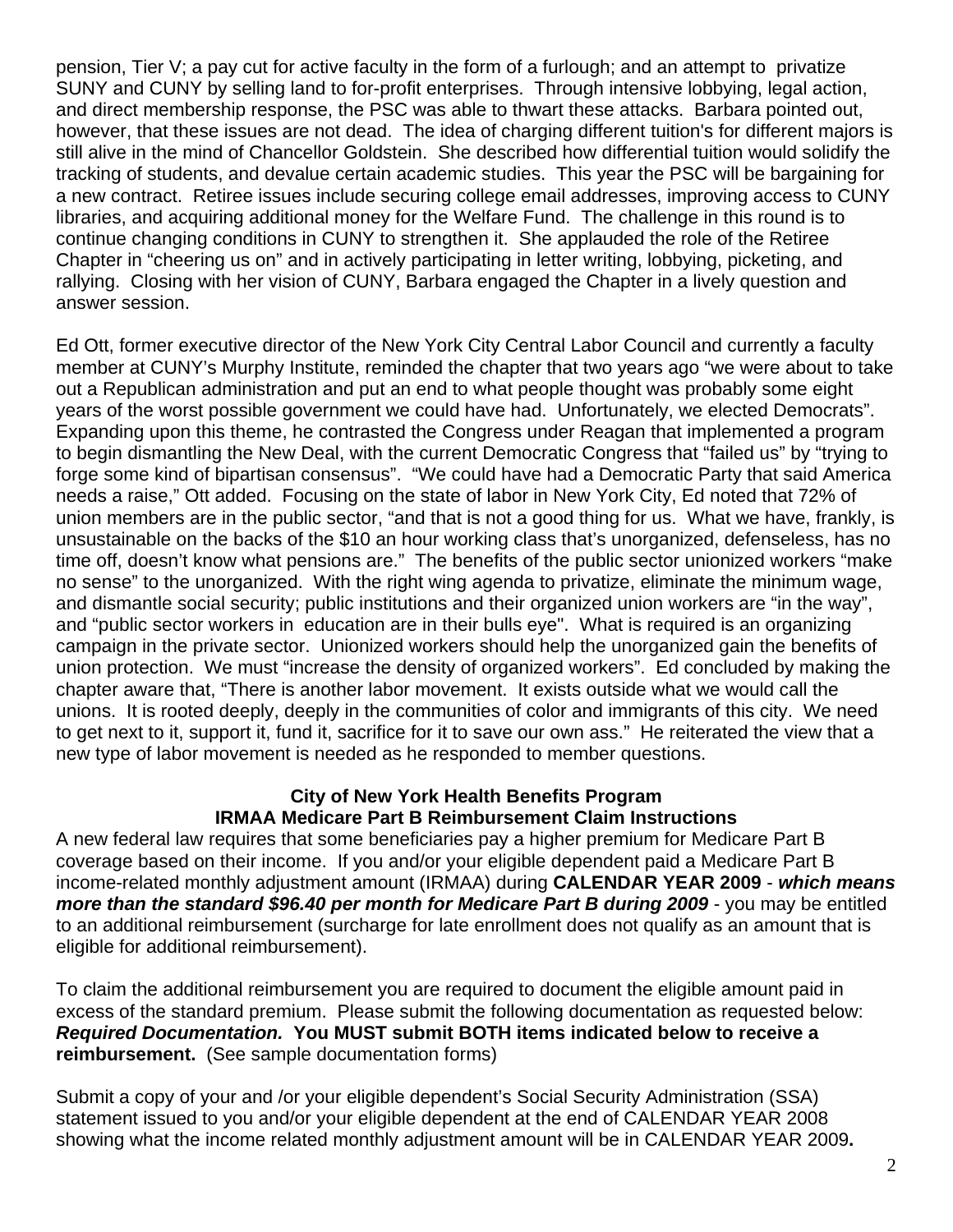AND Submit a copy of your and/or your eligible dependent's Form SSA-1099 issued by the SSA at the end of CALENDAR YEAR 2009, as proof of the monthly Medicare Part B premium actually paid for CALENDAR YEAR 2009. *If you cannot provide a Form SSA-1099 because you did not receive Social Security benefits in 2009 you must provide official documentation that you paid Medicare premiums in 2009 (a receipt from Social Security, cancelled checks for Medicare premium payment, or similar official documentation)*.

**YOU MUST INCLUDE THE RETIREE'S NAME AND FULL SOCIAL SECURITY NUMBER ON ANY ELIGIBLE DEPENDENT'S DOCUMENTS.** If you need a replacement copy of your IRMAA notice you can obtain one from your local Social Security office, which can be located on the following website: http://www.socialsecurity.gov/onlineservices. This website can also be accessed to request a copy of the SSA-1099. Submit **copies of both** of the documents listed above **for each eligible person,** along with a completed Submission Form, to: City of New York, Office of Labor Relations Health Benefits Program, 40 Rector Street, 3rd Floor, New York, NY 10006, **Attention: IRMAA** 

IRMAA reimbursement checks will be issued beginning in March 2011. (Claims that do not include both documents for each eligible person and claims that include documents for years other than the years specified above will not be evaluated.)

http://www.nyc.gov/html/olr/downloads/healthb/irmaa/pdf.

An in-depth article on a move to control pension costs by the Bloomberg administration recently appeared in the Gotham Gazette: http://www.GothamGazette.com/article/searchlight/2010.

**Preventing Accidents/Safety in the Winter:** As we move into the winter season with challenging weather and longer stays indoors, we must, both literally and figuratively, maintain our balance. To aid in that effort to keep us up and about, Ezra Seltzer, a member of the Retirees Chapter Executive Committee, offers the following precautions and suggestions.

**SLIPS AND FALLS:** The leading cause of home injuries is slips and falls. Falls are, by far, the leading cause of domestic fatalities. The vast majority of fatal falls occur among people of age 65 and older, with death rates higher among males. It is estimated that over 5 million injuries per year result from slips and falls suffered at home.

### **PREVENTION**

•Stay Fit: Gentle exercise programs such as tai chi improve balance and strengthen muscles.

• Make sure all stairs and steps are protected with a secure banister or handrail on each side that extend the full length of the stairs.

- Keep all porches, stairwells and halls well lit. Light the top and bottom of stairs.
- Keep stairs, steps, landings and all floors clear of clutter and electrical cords.
- Check stairs for worn and loose carpeting or protruding carpet tacks. If your steps have a smooth surface consider installing anti-slip treads to provide safer traction.
- Avoid carrying vision-blocking loads. Keep loads small enough so that you can see where you are stepping and can easily keep one hand free to hold onto the handrail.
- Avoid placing throw rugs at the top or bottom of a stairway. They can slide or curl.
- If you have steps outside your home, keep them free of ice and snow. To prevent a tripping hazard, periodically check steps and walkways for broken or loose bricks, cement or stone.

## **GENERAL SAFETY TIPS**

•Install nightlights to help light hallways and bathrooms during nighttime hours.

•Use a non-slip mat or have adhesive safety strips or decals installed inside bathtubs and showers. •Install grab-bars in bath and shower stalls.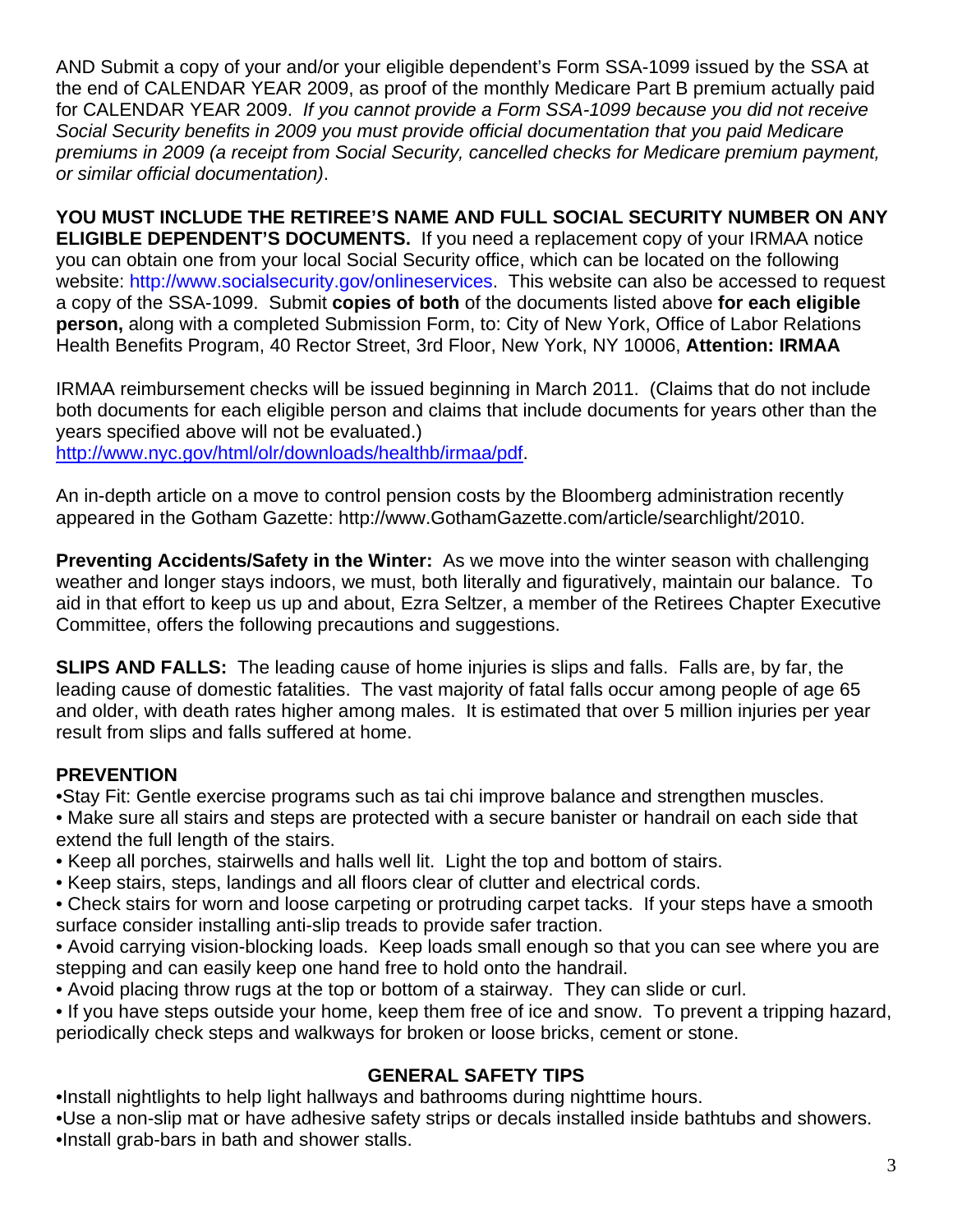•Use throw rugs with non-skid backs or place them over a rug liner.

•Use slip resistant footwear.

•Never walk around barefoot. You might stub a toe or step on a sharp object, causing a loss of balance.

•Avoid wearing only socks, or smooth-soled slippers. Such items may cause you to slide on bare floors.

•Older adults should not use step stools or ladders. If absolutely necessary, then only use a sturdy step stool with handrails**.** 

**\* \* \* \* \* \* \* \* \*** 

**Concert Series**: Former Retiree Chapter Chairman Emeritus Irwin Yellowitz calls your attention to a delightful and inexpensive concert series:

I would like to inform you about a set of high quality, amazingly low priced concerts. The Peoples' Symphony Concerts, for the 111<sup>th</sup> year, offers outstanding performances by leading chamber music groups and soloists. There are three series. Two of them are presented on Saturday nights at Washington Irving High School, located one block east of Union Square. The third is on Sunday afternoons, at Town Hall, on 43rd Street just west of Sixth Avenue. Unreserved seats for the performances at Washington Irving High School are \$32 for the entire series of six concerts. At Town Hall, prices range from \$37 to \$56 for reserved seats for the entire series of six concerts. There is no greater combination of quality and price in all of New York.

For the 2010-2011 year, the Mann Series at Washington Irving High School will offer the Skampa String Quartet, Brentano String Quartet, ECCO (East Coast Chamber Orchestra), Juillard String Quartet, Atos Trio, and the Jupiter Quartet and Menahem Pressler. The Arens Series at Washington Irving will present Alison Balsom, trumpet, Daniel Hope, violin, Kalichstein-Laredo-Robinson Trio, Inon Barnatan, piano, Richard Stoltzman and Simone Dinnerstein, and Vladimir Feltsman, piano. The Festival Series at Town Hall will have Friedrich Kleinhapl, cello, Helene Grimaud, piano, Garrick Ohlsson, piano, Ebene Quartet, Mendelssohn Octet, and Schumann Trio.

For further information, or to subscribe, you can access the Peoples' Symphony website at www.pscny.org, write to Peoples' Symphony Concerts, 121 West 27<sup>th</sup> Street, Suite 703, New York, NY 10001, or call, Monday, Wednesday or Friday, from 11 AM to 1 PM, at 212-586-4680. I have been a long time subscriber, and would be happy to provide further information. Contact me at iyellowitz@aol.com, or through Linda Slifkin at the PSC office, 212-354-1252.

Again a **DUES reminder**: For those who have not yet sent in their annual chapter dues payment of \$71 is due now for the academic year, September 1, 2010 through August 31, 2011. If you have any questions regarding dues payments, contact the PSC Membership Department at 212-354-1252.

We are trying to update membership information for the more than 2,400 members in the Retirees Chapter. Retirees are no longer campus-based which means that the opportunities for face-to-face communication with colleagues are limited. Hence it is important that the PSC has correct email addresses, home addresses, and phone numbers in order to communicate with members.

You can help us by providing your updated information in one of two ways:

1. Complete and submit an online form on the PSC website at:

www.psc-cuny.org/retireememberupdate.htm.

2. Or complete and mail the print form that accompanies this newsletter.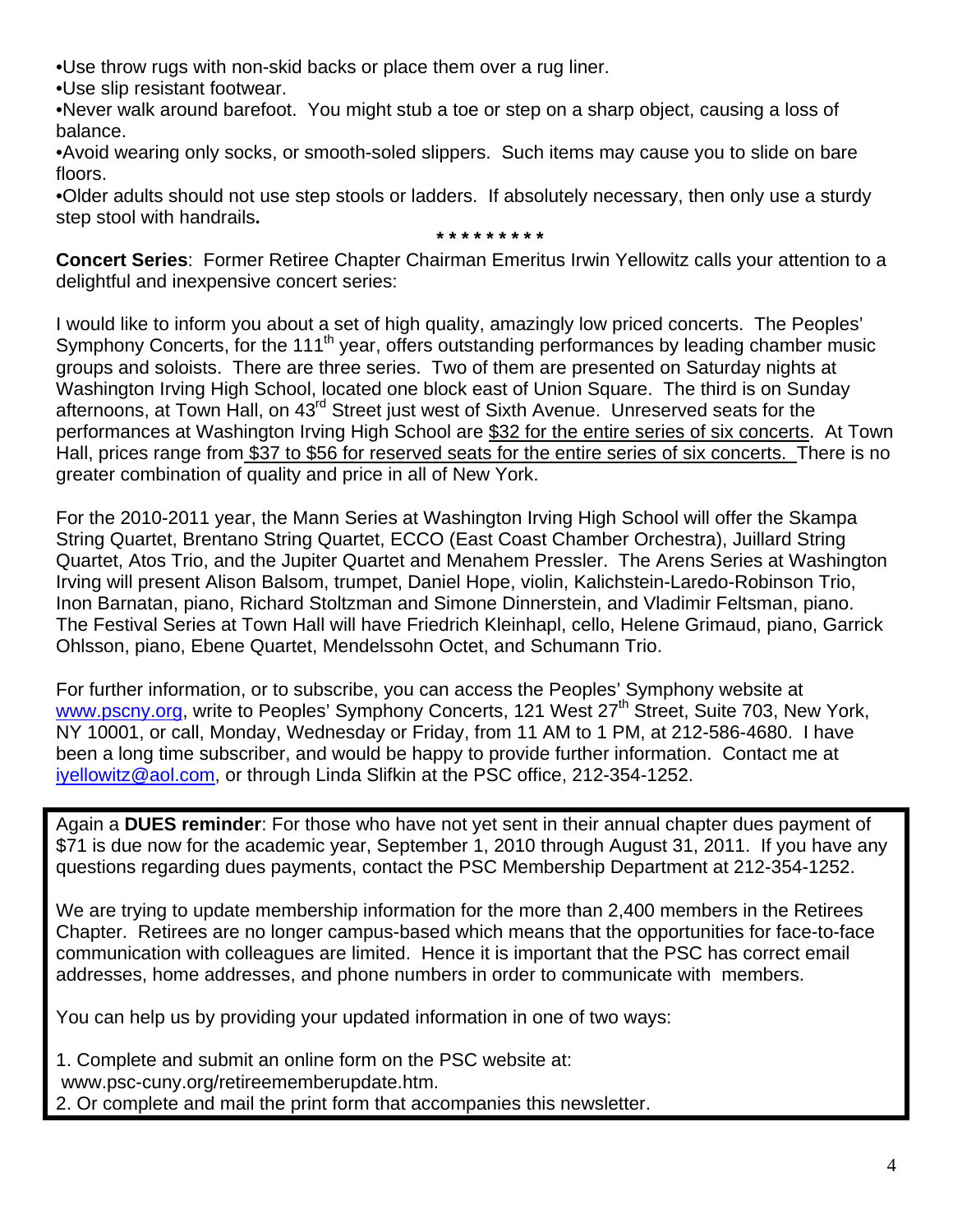**Interested in a Retiree Reading Group**?: Four people have already expressed an interest in forming a second retiree reading group. If you think you might want to join and\or help form such a group please email eileenmoran7@gmail.com or call her at 718-631-3201. The members of the reading group will together decide what they would like to read and discuss.

**John Bloom, of the Workers Defense League**, and our speaker at the May 2, 2011 meeting, wishes, once again, to bring this message to you.

"I wanted to alert you to our 8-week course on Unemployment Insurance representation, which we plan to offer (for the second year in a row) from October 28, 2010-November 18, 2010. It will meet eight Thursday mornings, 10 am-noon, here at our office at 220 East 23rd Street, plus visits to the UI court to observe actual hearings. Perhaps some PSC retirees might be interested? Retired union activists are ideal students for this course. We will probably charge a nominal fee, on a sliding scale. The training also can lead to certification by NY State as a UI "registered representative," entitled to represent claimants and charge fees." The telephone number is: 212-627-1931.

**Preservation of Social Security System:** In the important effort to preserve the Social Security system, some 125 congressional Democrats recently signed on to the following letter addressed to President Obama

Dear Mr. President,

We write today to express our strong support for Social Security and our view that it should be strengthened. We oppose any cuts to Social Security benefits, including raising the retirement age. We also oppose any effort to privatize Social Security, in whole or in part.

You have charged the National Commission on Fiscal Responsibility and Reform with proposing recommendations that improve the long-term fiscal outlook and address the growth of entitlement spending. It is our view that Social Security--which is prohibited by law from adding to the national budget deficit--does not belong as part of those recommendations.

By 2023, Social Security will have built up a \$4.3 trillion surplus, and, without any action, can pay at least 75 percent of all benefits thereafter. Because Social Security is funded separately from the general treasury and has no borrowing authority, it has not contributed to the federal deficit. Despite these facts, some Commission members have repeatedly alleged the need to cut Social Security for budgetary reasons.

For 75 years, Social Security has been a promise to the American people that if they work hard and pay their fair share, they will have a financially secure retirement. In communities across this country, Social Security benefits are often the only source of income helping families maintain a decent standard of living. Social Security's benefits are modest, averaging less than \$13,000 a year, but they are vital to the vast majority of Americans who receive them.

Cutting Social Security benefits further than they are already being cut by raising the retirement age from 65 to 67 would create needless hardship for millions of vulnerable Americans. This is especially true in the face of an economic downturn that has wiped out trillions of dollars that Americans were relying on for their retirement security and the increased dismantlement of the private and public pension systems.

If any of the Commission's recommendations cut or diminish Social Security in any way, we will stand firmly against them. We urge you to join us in protecting and strengthening Social Security rather